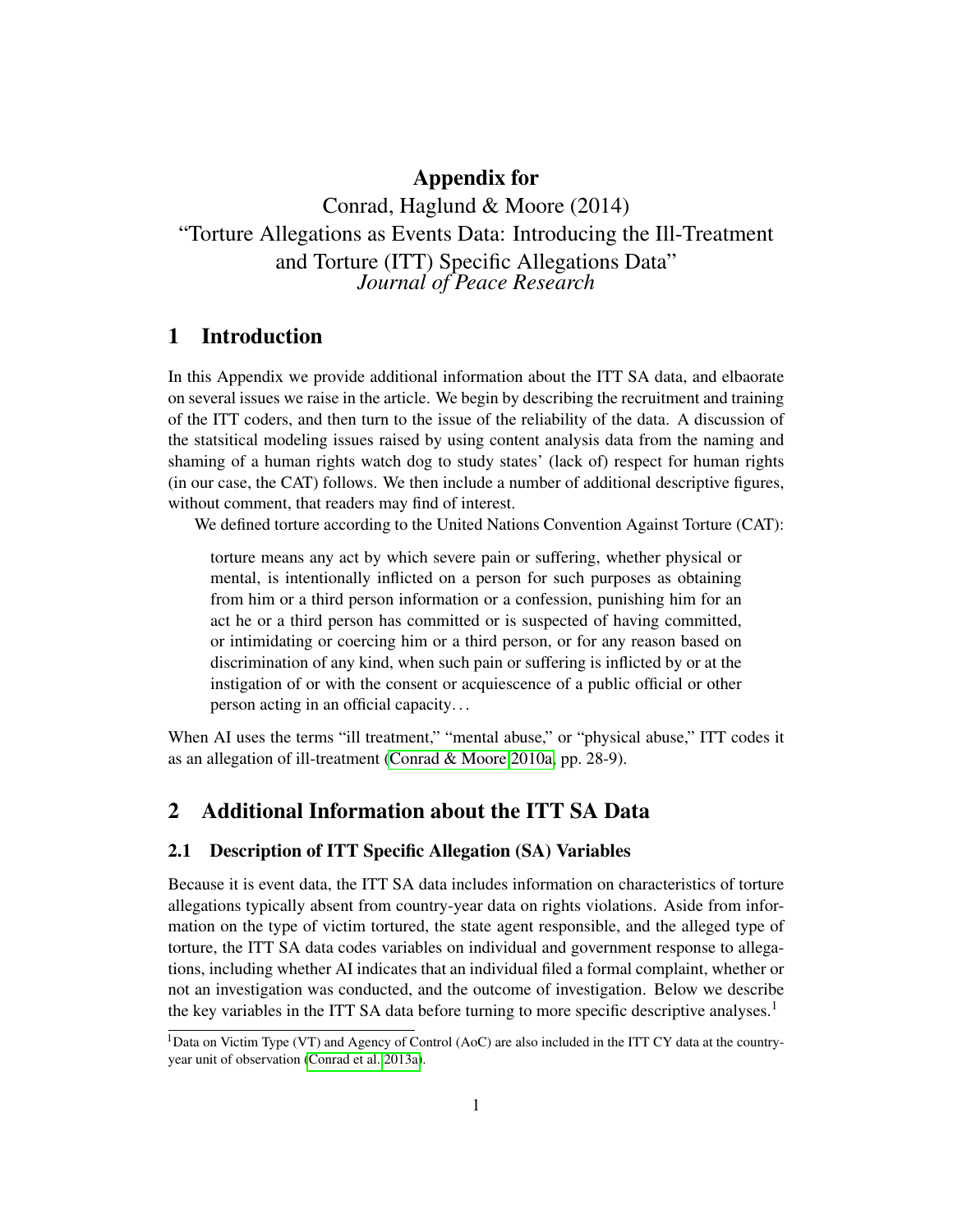Order of Magnitude is an ordinal indicator of the number of victims tortured in a specific allegation. $<sup>2</sup>$ </sup>

Turning to Victim Type (VT), the ITT SA data distinguish among four economic, social, and/or political groups: Criminal, Political Dissident, Member of a Marginalized Group, and State Agent [\(Conrad & Moore 2011,](#page-15-2) 9). Political dissidents include prisoners of conscience, human rights defenders, and protestors. Marginalized individuals include immigrants, members of marginalized ethnic or religious groups, and the elderly or youths. Values on VT are not mutually exclusive, as some victims may exhibit more than one identity in our classification scheme.

Agency of Control (AoC) is an indicator of the domestic institution alleged to be responsible for a given torture or ill-treatment violation. ITT coders distinguished between six government agencies: Police, Prison, Military, Intelligence, Immigration Detention, and Paramilitary [\(Conrad & Moore 2011,](#page-15-2) 12–13). Values on AoC are not mutually exclusive, as AI sometimes alleges that a victim is abused by more than one agency.

AI sometimes issues statements of "official concern" that a person is at grave risk to torture or ill-treatment. Other reports indicate that AI *believes* torture occurred in the past, but is not certain about the allegation. To distinguish these allegations from allegations for which AI expresses certainty about a violation, ITT codes the binary Expectation of Torture variable as 1 [\(Conrad & Moore 2011,](#page-15-2) 10).

The ITT SA Data also provide information on the type(s) of torture alleged in AI documents including: Ill-treatment, Unstated Torture, Scarring Torture, and Stealth Torture. Each of these is a binary variable indicating whether AI made an allegation of a particular type of abuse. Torture types are not mutually exclusive. Scarring Torture is coded when AI alleges torture that leaves marks on the human body [\(Conrad & Moore 2011,](#page-15-2) 11-12), and Stealth Torture or "clean" torture is coded for allegations that do not leave marks on the body [\(Rejali 2007\)](#page-16-0). Unstated Torture distinguishes allegations of torture in which AI documents that torture occurred, but does not provide information regarding the type of torture alleged. The CAT not only prohibits torture, but also proscribes states from engaging in cruel, inhuman, or degrading treatment or punishment. **Ill-Treatment** is coded when AI alleges such behavior [\(Conrad & Moore 2011,](#page-15-2) 11–12).

The SA data include a number of variables that indicate individual and state responses to torture. Formal Complaint indicates whether an allegation of torture was formally reported to the state by either the victim or by NGOs and other like-groups. Formal complaint is coded on a trichotomous scale, where 1 indicates that a formal complaint was filed, 0 indicates that it is not known whether a formal complaint was filed, and -1 indicates that AI specifically mentioned that no formal complaint was filed. **Investigation** indicates whether an allegation of torture was investigated by state authorities [\(Conrad & Moore 2011,](#page-15-2) 14) and is coded on the same trichotomous scale as the formal complaint variable. If an in-

<sup>2</sup>When AI provides information on the specific number of victims, coders also recorded the integer value. Note that events in the ITT SA data can be against any positive integer number of of victims. For some research questions, the number of victims per AI allegation may not be relevant. For other questions, researchers may consider "weighing" allegations by the order of magnitude or the integer number of victims.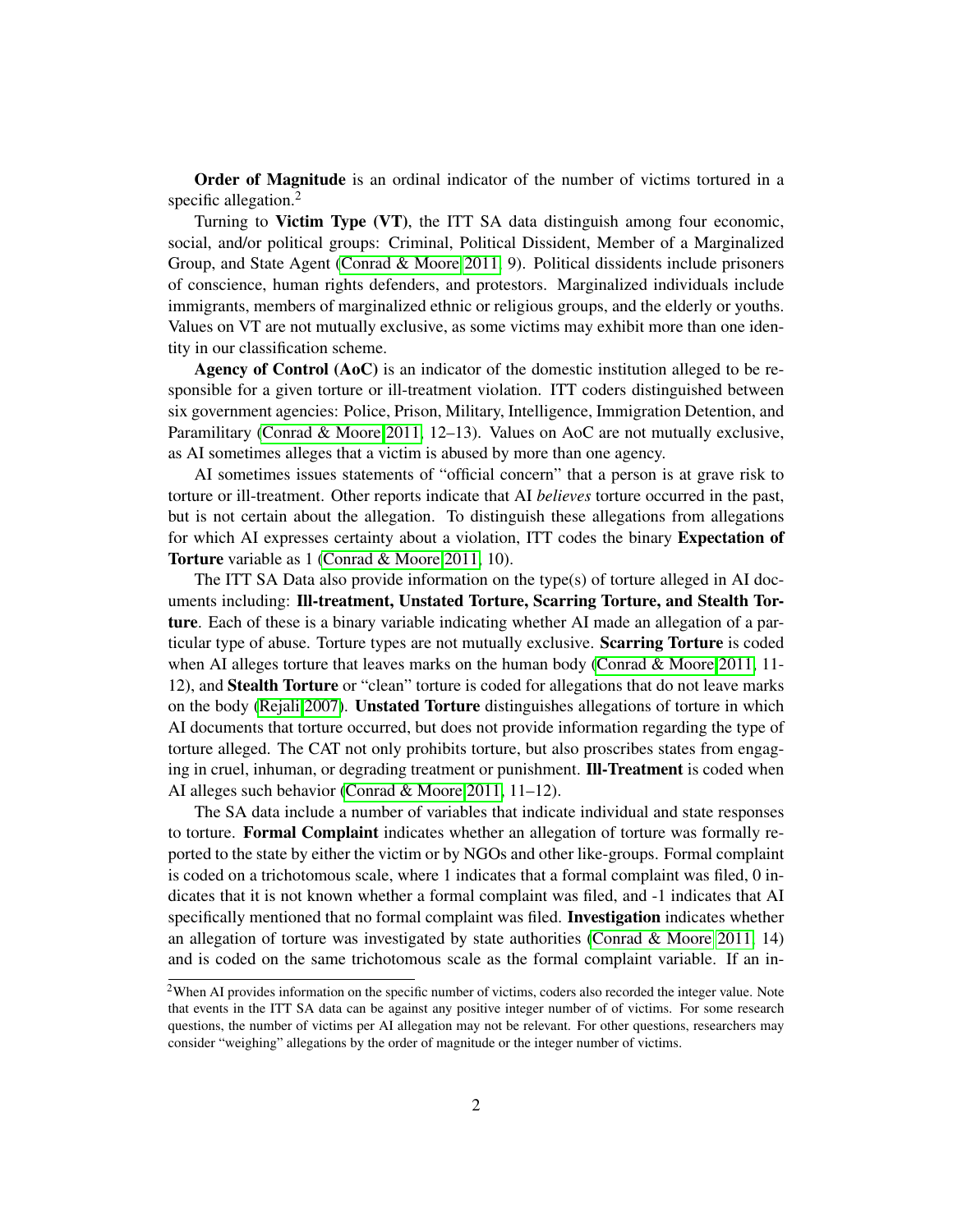vestigation occurs, Investigation Outcome is coded. This variable indicates whether an adjudication/mediation procedure, administrative sanction, termination of employment, or the creation of legislation followed the investigation [\(Conrad & Moore 2011,](#page-15-2) 14). In allegations where adjudication or mediation procedures took place, ITT coders coded Location of Adjudication, which indicates whether proceedings took place domestically or internationally. Finally, for any given allegation where adjudication or mediation took place, Outcome of Adjudication is coded, which reports whether adjudication resulted in a pardon, conviction or plea, acquittal, or compensation [\(Conrad & Moore 2011,](#page-15-2) 15).

The CAT requires that no state expel, return, refoul, or extradite a person to another state where an individual is likely to be in danger of being tortured. Transborder Torture is coded when AI makes an allegation of refoulment or extradition (Conrad  $\&$  Moore 2011, 16). The *expectation* of refoulment or extradition is not coded; refoulment or extradition must have actually occurred for this variable to be coded. In allegations of trans-border torture, the Destination of trans-border torture is also coded, indicating the state to which an individual or group of individuals were sent to be tortured.

## 3 AI Allegations & Human Rights Data Collection

#### 3.1 AI Processes

Several well-known human rights data collection efforts also code data based on US State Department Reports (e.g., [Gibney & Dalton 1996,](#page-16-1) [Cingranelli & Richards 2010\)](#page-15-3). The ITT data exclusively codes AI reports for two reasons. First, US State Department reports focus on broad trends in human rights rather then reporting individual allegations of torture. Second, we have conducted interviews with AI staffers to determine the process by which allegations and reports are generated at AI. Such information allows us to better model the data generating process.

AI documents are particularly useful sources because the organization has an extensive quality control procedure that includes research teams composed of both subject and area experts as well as approval by a system of review and approval among AI researchers. The *Annual Report* has the most extensive process vetting procedure, but all AI documents require at least two independent sources of information prior to publishing. Furthermore, AI has a reputation for making allegations only after carefully vetting them [\(Clark 2001,](#page-15-4) [Cmiel 1999\)](#page-15-5). The organization typically receives reports from its grass roots network and conducts a rigorous process to determine whether to go public with an allegation. If AI later learns that a published allegation was false, the organization publishes a retraction.<sup>3</sup>

#### 3.2 Under-Reporting Bias

Under-reporting bias is well known to human rights researchers and is a problem for all data measuring either the allegation of human rights violations or the violations themselves

<sup>&</sup>lt;sup>3</sup>This information is drawn from an interview with AI personnel conducted by Moore on 12 November 2008.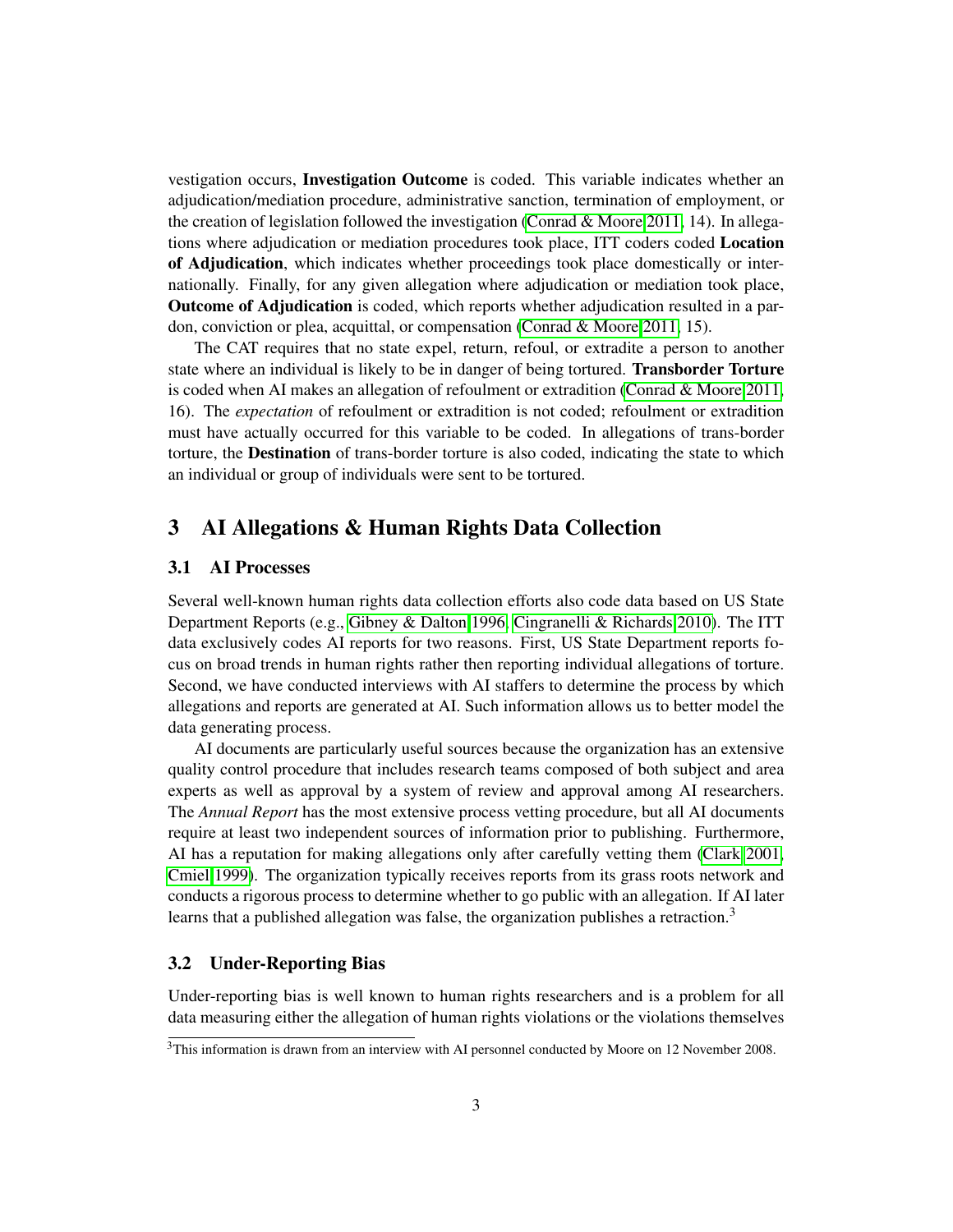[\(Bollen 1986,](#page-15-6) 579–82; [Spirer 1990;](#page-16-2) [Cingranelli & Richards 2001;](#page-15-7) [Goodman & Jinks 2003,](#page-16-3) 175–6; [Hathaway & Ho 2004\)](#page-16-4). We believe that this undercount is also relevant to existing large-N data on rights including the Political Terror Scale [\(Gibney & Dalton 1996\)](#page-16-1) and the Cingranelli-Richards Human Rights Data [\(Cingranelli & Richards 2010\)](#page-15-3). Because the PTS and CIRI generate ordered data rather than event data, however, the undercount is unlikely to be as much of a concern for researchers interested in drawing inferences about violations.

## 4 Reliability

[Conrad et al.](#page-15-8) [\(2013b\)](#page-15-8) describe the inter coder reliability tests conducted for the ITT project. Here we describe the selection and training of the ITT coders and then report two measures of reliability for each of the variables in the ITT SA data: the overall proportion of agree-ment measure [\(Fleiss 1971,](#page-15-9) [1981\)](#page-16-5) and either Krippendorff's [\(2004\)](#page-16-6) alpha  $(\alpha_K)$  for variables with mutually exclusive values, or Light's [\(1971\)](#page-16-7) kappa (κ*L*) for variables whose values are non-mutually exclusive.

#### 4.1 Selection and Training of ITT Coders

To receive an invitation undergraduate students needed to meet three criteria: excellent classroom performance, a grade point average of at least 3.7, and several Advanced Placement courses in US high school. Those who joined the project completed several weeks of individual and group coding training. Coders in training were required to pass a certification test (80% plus correct) before they were assigned cases to code. The certification test involved coding a small set of documents. It was graded by comparing the assigned values to a key that represented the "correct" coding of the documents. The key was produced by Conrad, and then reviewed by Moore (with discussion used to resolve any disagreement between the co-PIs). Once certified they earned US \$12 per hour for coding.

We also periodically gave the coders who had certified what we called "certification checks." We designed these for the purpose of generating the data we used for calculating the inter coder reliability (ICR) of the coding scheme (see following subsection), but realized that we could also compare each coder's coding to a "correct" coding to ensure that each coder was continuting to code at an acceptable level (80% plus correct). In addition to using the data to conduct standard reliability scores, we evaluated each coder against a "correct" coding that was produced in the same manner we used to create the key for the certification test. Coders were told that if they failed a certification check they would be removed from coding until the studied and then re-certified (passed a new exam). No coders failed these certification checks.

Each individual coder was assigned a different country to code and was required to code all AI annual reports, press releases, and Action Alerts associated with their assigned country. AI also releases a number of topical reports that are not readily classified by country. Whenever a coder found such a "multi-country" document s/he would check to see whether that document had already been coded by another coder, and when it had not,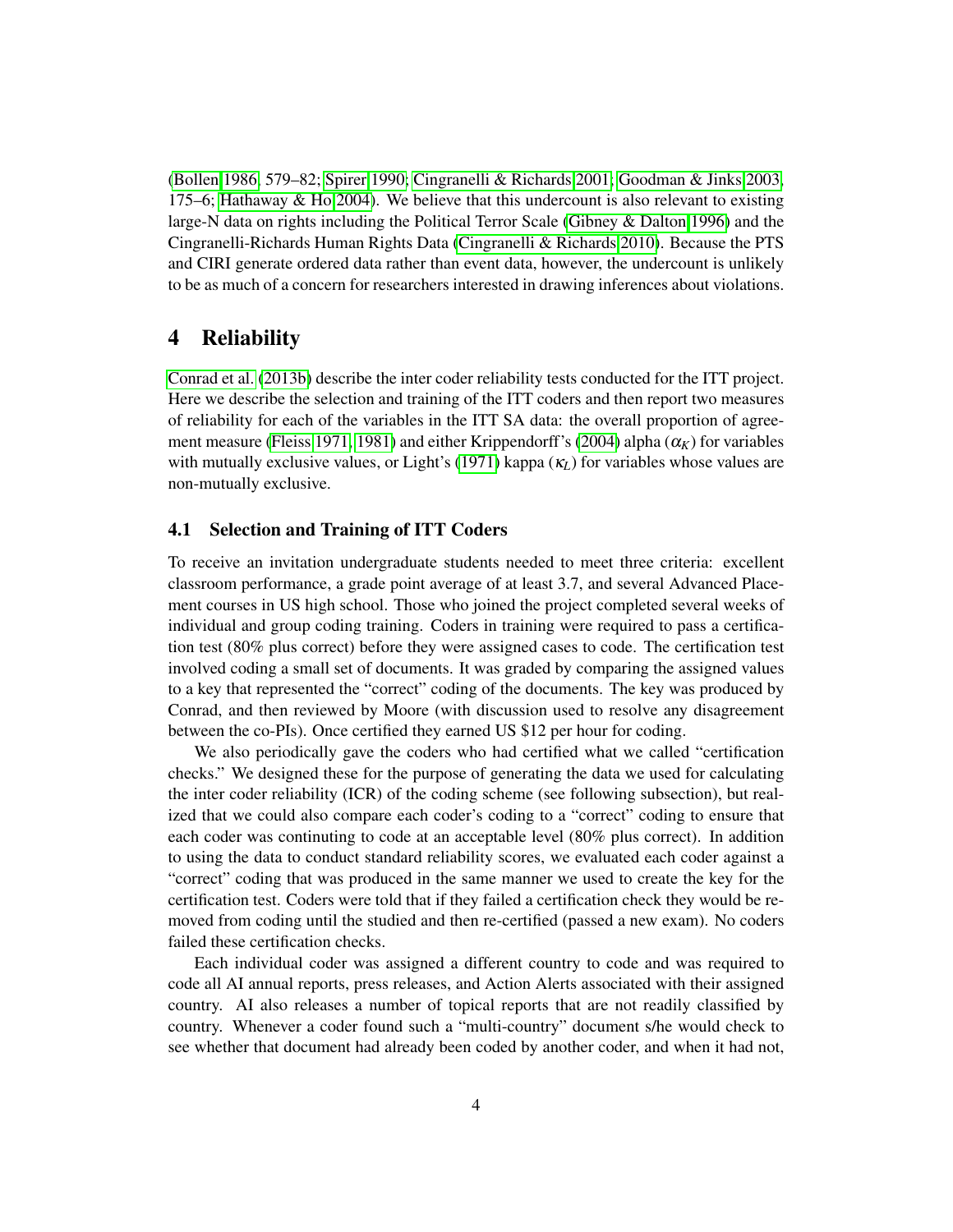s/he was assigned that document (and thereby coded it for all countries included in the document). Additional documentation related to the training and certification processes will be made available on the ITT Project website.

#### 4.2 Reliability Testing and Scores

To assess reliability we emailed the trained coders documents composed of content taken directly from Amnesty International reports. To build a representative sample of content for our ICR tests we needed to ensure that they contained at least one allegation that would lead to assignment of a non-zero value to each of the many variables in the coding scheme. We also wanted to have regional and temporal variation. Thus, rather than give them whole documents, we selected portions of reports (some of which contained allegations, others of which did not) from different countries and years.

The coders were told that they were performing "certification checks" (the evaluations described above) to ensure that they maintained an adequate level of proficiency to continue coding the ITT data. Coders were instructed to perform content analysis on these documents in the same way as they would for a country they were coding, including entering information into a spreadsheet and documenting their coding notes. To collect the data for the inter-coder reliability (ICR) analysis we emailed the coders these documents twice during the Fall of 2009 and twice during the Spring of 2010. We analyzed the data in the standard way. That is, while certification checks involved comparison each individual's coding to a "correct" coding, the ICR analysis compared the coding of all of the coders with one another (and did not include the "correct" coding). Due to attrition, the Fall 2009 ICR analyses included 16 coders, while the Spring 2010 analyses included 15 coders and 14 coders respectively.

Table [1](#page-5-0) provides information on the reliability of each of the variables in the ITT SA data. We report two measures of reliability for each of the variables in the ITT SA data: the overall proportion of agreement measure [\(Fleiss 1971,](#page-15-9) [1981\)](#page-16-5) and either Krippendorff's [\(2004\)](#page-16-6) alpha  $(\alpha_K)$  for variables with mutually exclusive values, or Light's [\(1971\)](#page-16-7) kappa (κ*L*) for variables whose values are non-mutually exclusive. The equations for these three statistics, as well as the reasons we selected them, are described in [Conrad et al.](#page-15-8) [\(2013b\)](#page-15-8). Although there is no specific threshold to clear, a score greater than or equal to 0.8 is broadly considered sufficiently high to consider an instrument (and thus, the variable produced with it) reliable. All of the ITT SA variables except **Victim Type** have a (rounded) score greater than or equal to 0.8. We leave it to users to decide whether to use the SA Victim Type variable in their own analyses.

## 5 Who Gets Abused?

Members of Marginalized groups are the most frequently identified type of victim, being noted in over five thousand allegations. Dissident and Criminal victims are each mentioned in more than four thousand allegations, as are allegations in which AI fails to state a partic-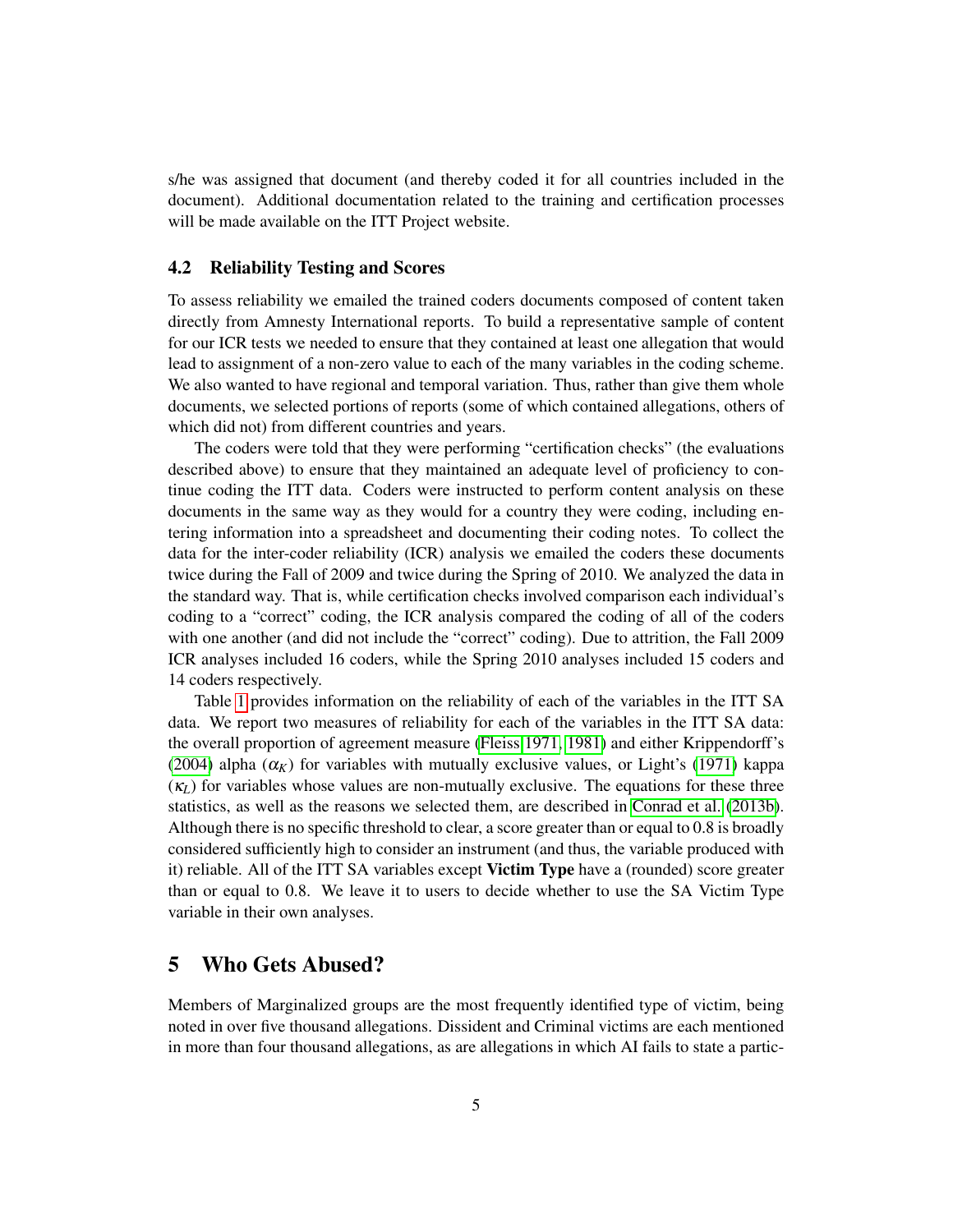| Proportion of Overall Agreement | $\overline{\alpha_K$ <sup>†</sup> / $\overline{\kappa_L}$ <sup>‡</sup> |
|---------------------------------|------------------------------------------------------------------------|
| 0.951                           | $0.953^{\dagger}$                                                      |
| 0.727                           | $0.618*$                                                               |
| 1.00                            | $1.00^{\dagger}$                                                       |
| 0.919                           | $0.932*$                                                               |
| 0.901                           | $0.846^{\dagger}$                                                      |
| 0.893                           | $0.882*$                                                               |
| 0.972                           | $0.965^{\dagger}$                                                      |
| 0.950                           | $0.942^{\dagger}$                                                      |
| 0.799                           | $0.817*$                                                               |
| 0.855                           | $0.797^{\dagger}$                                                      |
| 0.838                           | $0.803^{\dagger}$                                                      |
| 1.00                            | $1.00^{\dagger}$                                                       |
| 1.00                            | $1.00^{\dagger}$                                                       |
|                                 |                                                                        |

<span id="page-5-0"></span>Table 1: Reliability Scores for ITT Specific Allegation Variables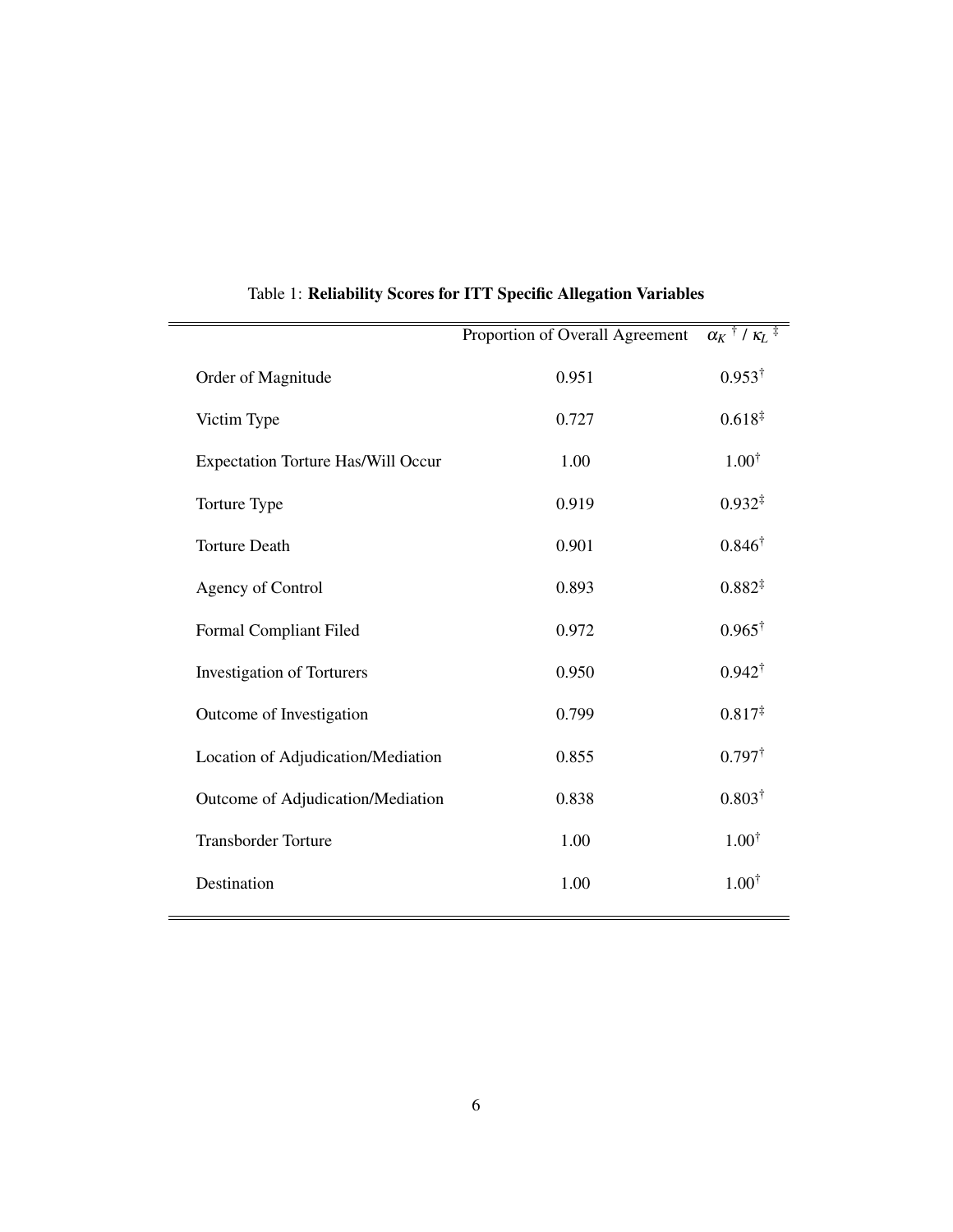ular victim type. The regional distribution of victim types in AI allegations of torture and ill-treatment is depicted in Figure [1.](#page-6-0) Dissidents were identified as the victim in over one thousand allegations in both Asian and Sub-Saharan African countries and approximately another 900 in the Middle Eastern and North African countries. Criminals, on the other hand, were noted as the victim in more than 850 allegations in both the Western Europe and Eastern Europe and the Former Soviet Republic countries, with about 650 to 700 allegations in both Latin America and Sub Saharan Africa, and approximately 550 allegations against Asian and Middle Eastern and North African countries. AI failed to identify the type of victim most frequently in Sub-Saharan African and Middle Eastern and North African countries (∼850 times) and between 400 to 725 times in the other regions. Members of Marginalized groups were least frequently identified in Latin American and Sub-Saharan Africa (∼575 to 700 times), and most commonly in Asia (∼1,200 times).



<span id="page-6-0"></span>Figure 1: Number of AI Allegations by Region and Victim Type, 1995-2005

NOTES: Cell values describe the number of AI allegations against each victim type occurring in each geographic region.

Figure [2](#page-7-0) reports the percentage of allegations against criminals, dissidents, marginalized individuals, state agents, or unstated victim types in states where there is a powerful judiciary, an elected legislature, free speech protections, or competitive elections, respectively. There are relatively few allegations against dissidents when these democratic institutions are present. Given that opposition in states with these institutions are more likely to mobilize, it is possible that AI makes fewer allegations concerning Dissident torture in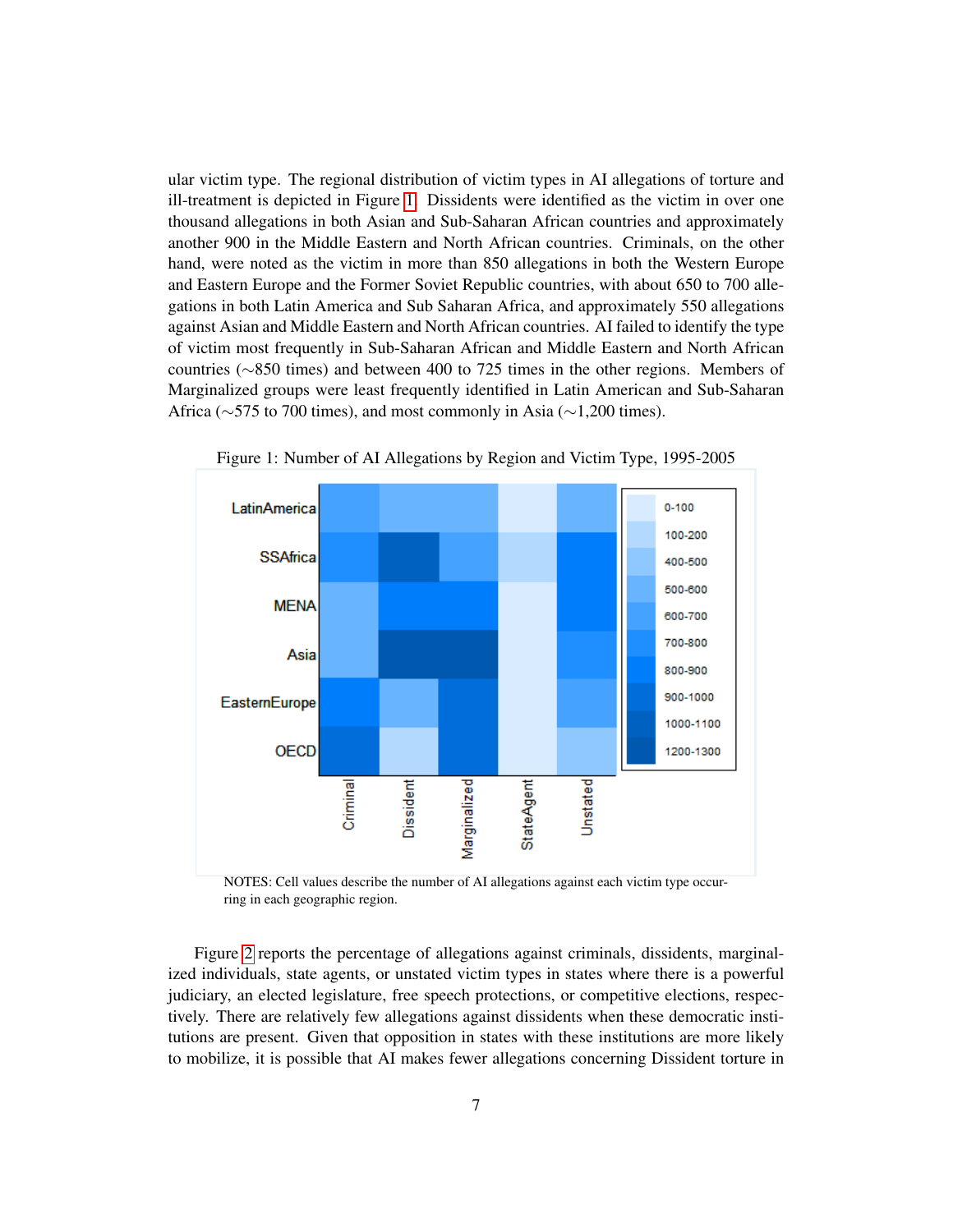such cases. The number of allegations involving different victim types do not vary strongly among states that hold elections: AI alleges about half of all allegations involving the torture of dissidents and state agents in countries where competitive elections are held and about half in countries where competitive elections are not held. Further, AI alleges about half of all allegations involving the torture of Criminals and Marginalized individuals occur in countries where a powerful judiciary is present. Free speech protections and an elected legislature exhibit strong relationships with fewer allegations of torture involving all types of victims, though particularly dissidents, state agents and unstated victims.



<span id="page-7-0"></span>Figure 2: Prevalence of AI Allegations by Institution and Victim Type, 1995-2005

NOTES: Cell values describe the percentage of AI allegations of torture perpetrated against each victim type occurring in the presence of different political institutions.

# 6 Statistical Models of State Practice with ITT

In the article we observed that one can take a control variable approach to utilizing the ITT data to study states' (lack of) respect for the right to freedom from ill treatment and torture,<sup>4</sup> though there is a caveat. To see that this is so, let *AT* represent *unobservable* actual torture. Actual torture is unobservable due to a combination of the executive's incentive to hide any ill-treatment or torture that she (tacitly) approved, the agent of coercion's incentive to

<sup>&</sup>lt;sup>4</sup>The alternative usage is to study AI's naming and shaming activity.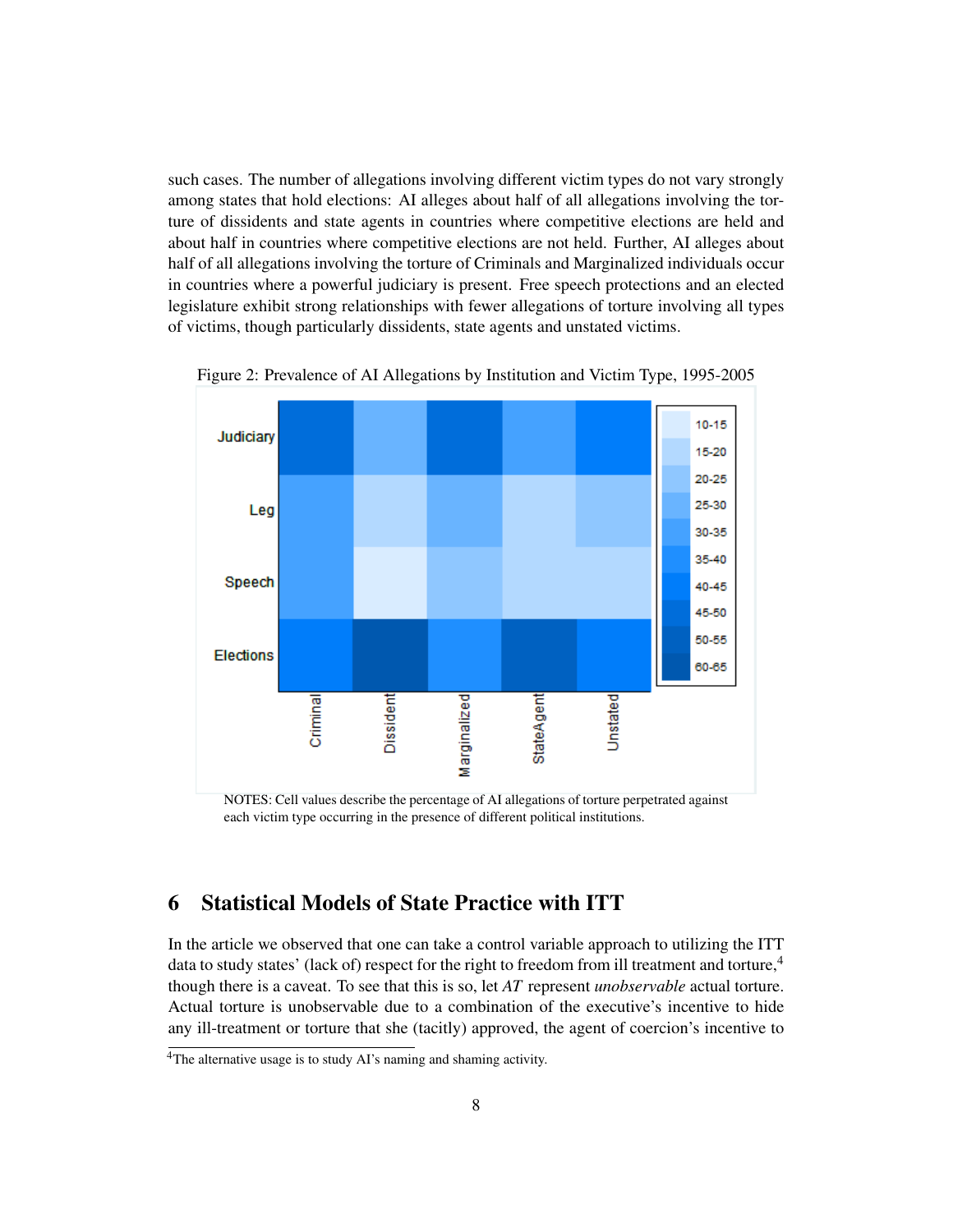hide ill-treatment or torture that the executive did not (tacitly) approve, and the reporting agency's lack of shaming when a violation occurs. We wish to estimate the following regression, where  $X_i$  is a vector of variables implied by our hypotheses, and  $β$  is a vector of parameters to be estimated.

<span id="page-8-0"></span>
$$
AT_i = \alpha_1 + X_i\beta + \varepsilon_i \tag{1}
$$

If we let *OA* indicate observed torture allegations as reported in the ITT data, then actual torture is the sum of observed allegation and unobserved violations (UV):  $AT \equiv OA + UV$ . Existing work, such as [Conrad & Moore](#page-15-10) [\(2010b\)](#page-15-10), implicitly assumes that  $UV = 0$ . This is a very strong assumption that is unlikely to be true. More troubling, the ratio *OA* : *UV* is unlikely to be constant across countries: groups like AI are likely to both observe different proportions of *AT* in different countries, and be more likely to report what they observe in some countries than others. The literature on the cross-pressuring incentives faced by INGOs (e.g., [Berkovitch & Gordon 2008,](#page-15-11) [Lake & Wong 2009,](#page-16-8) [Hendrix & Wong 2013,](#page-16-9) [Hill](#page-16-10) [et al. 2013\)](#page-16-10) suggests that OA is composed of two types: true allegations (TA) and false allegations (FA). We therefore revise as follows:  $AT \equiv TA - FA + UV$ . Unfortunately,  $AT$ , *TA*, *FA* and *UV* are all unobserved: all we observe is *OA*. What alternatives would be better than the implicit assumption that *FA* and *UV* equal zero?

Begin by letting  $v_i = FA_i + UV_i + \eta_i$ , and note that  $AT_i = OA_i + v_i$ , where  $v_i \sim N(Z_i \theta, \sigma^2)$ . *Zi* is a vector of variables that describe the data generation process leading INGOs to fail to observe violations, choose not to report some that are observed, and issue allegations that turn out to be false.  $\theta$  is a vector of parameters to be estimated. While it is common to see errors written with a mean of 0 and a variance of  $\sigma^2$ , the process that produces *FA* and *UV* is not randomly distributed with a zero mean. Instead, it can be modeled such that, conditional upon  $Z_i \theta$ , the residual is normally distributed with mean 0 and variance  $\sigma^2$ . To be complete, we write  $\eta_i \sim N(0, \sigma^2)$ . We substitute  $(OA + Z_i \theta + \eta_i)$  for  $AT_i$  in equation [1,](#page-8-0) producing the regression:

$$
(OA + Z_i \theta + \eta_i) = \alpha_1 + X_i \beta + \varepsilon_i \tag{2}
$$

Subtracting  $Z_i\theta$  and  $\eta_i$  from both sides of the equation produces a generic representation of the standard regression equation used in the literature,

$$
OA = \alpha_1 + X_i\beta + Z_i\theta + (\varepsilon_i - \eta_i)
$$
\n(3)

given the implicit assumption that  $\theta$  and  $\eta_i$  are zero.<sup>5</sup> In such a case, *Z* is excluded from the regression. If we let  $\xi_i = \varepsilon_i - \eta_i$ , we get a standard generic representation of the regression we need to estimate  $OA = \alpha_1 + X_i\beta + Z_i\theta + \xi_i$ . This turns out to be a rather straight forward fix: to use the ITT data and draw inferences about the impact of covariates  $(X_i)$  on actual state torture, one simply must control for the covariates affecting the observation of allegations  $(Z_i)$  in empirical models predicting actual torture. Unfortunately, there is a drawback

<sup>5</sup>For ease of notation we present a generic linear case, but it extends to a Poisson or other event count model.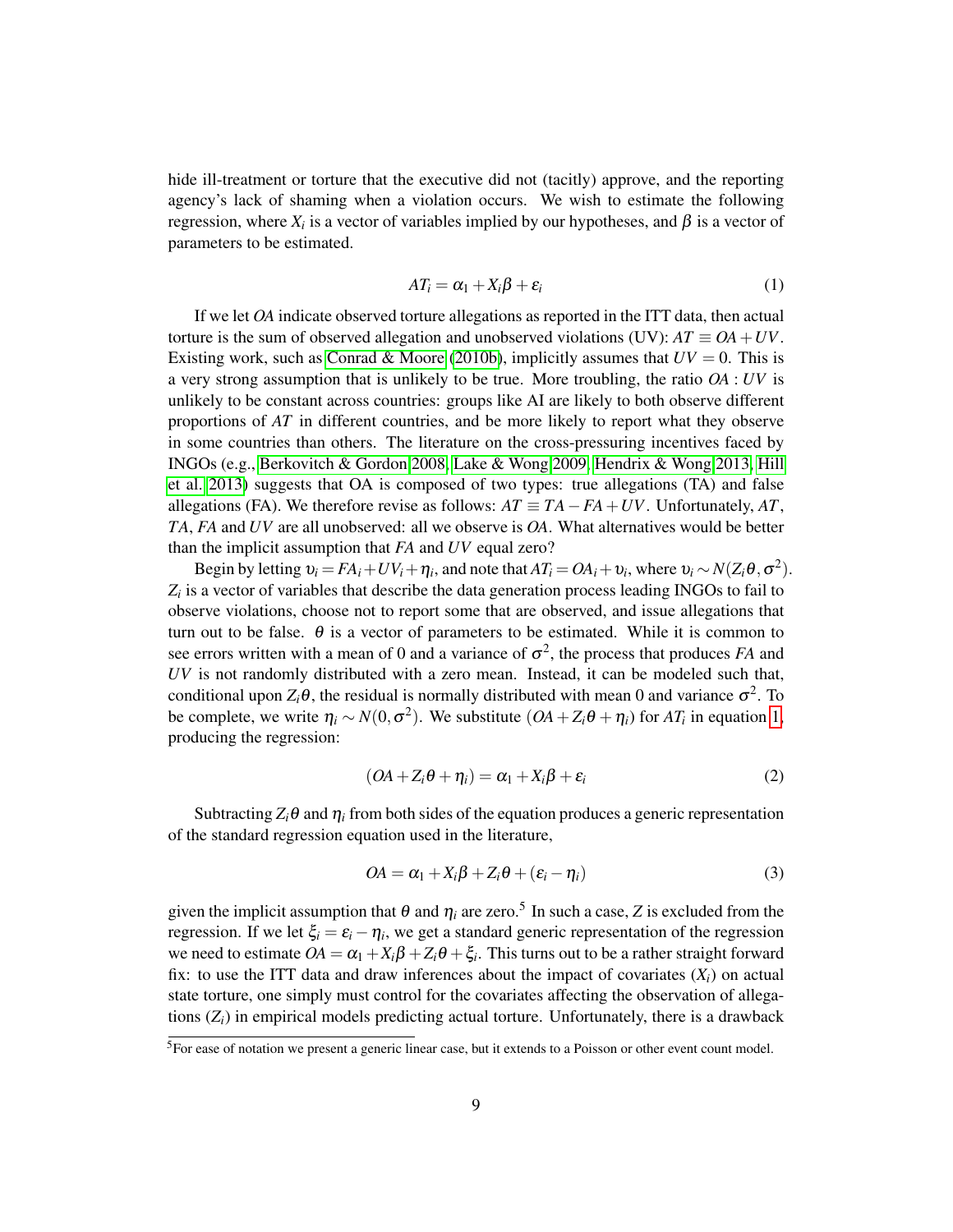to this simple approach: any variable that is common to  $X_i$  and  $Z_i$  can only be entered into the regression once. As a result, the vector of parameter estimates is  $\beta^* = \beta + \theta$ . Unfortunately, there is no way to use the regression to assign specific values to  $\beta_i$  or  $\theta_i$  (other than ad hoc identification assumptions). Substantive interpretation thus becomes murky for any variable included in both  $X_i$  and  $Z_i$  as one cannot assess the impact of such a variable on the states' performance v AI's likelihood of reporting. As such, researchers must be clear about that when interpreting results. In the following subsection we discuss how researchers can avoid that ambiguity by modeling both the data generating process for AI allegations and states' (lack of) respect for the CAT.

#### 6.1 Undercount Models with Fully Identified Parameters

[Cameron & Trivedi](#page-15-12) [\(1998,](#page-15-12) Section 10.5) describes a number of event count statistical models that have been developed to generate unbiased estimates of parameters when one is faced with an undercount. We briefly describe the modeling approach and intend to implement it, in a Bayesian setting, in the next iteration of our study. For ease of exposition, we develop the points in the context of a Poisson regression, but the point generalizes to the negative binomial model, which is a mixture of the Poisson and gamma distributions [\(Winkelmann](#page-16-11) [2008,](#page-16-11) pp. 134-38) and the Poisson-log normal model [\(Cameron & Trivedi 1998,](#page-15-12) pp. 128-38; [Winkelmann 2008,](#page-16-11) pp. 132-34).<sup>6</sup>

A brief aside on zero-inflated models (e.g., [Long 1997,](#page-16-12) pp. 142-47) might prove useful. These models permit one to account for biased undercounts of a specific value: 0. They assume, however, that all other observed values (i.e.,  $1 - \infty$ ) are unbiased. As such, they are not useful for the general case of an undercount. Yet, "a zero-inflated count model is a special case of a finite mixture model" [\(Cameron & Trivedi 1998,](#page-15-12) pp. 128). We are interested in the finite mixture models that can be used to model undercounts.<sup>7</sup>

One can represent the Poisson regression model as

<span id="page-9-0"></span>
$$
Pr[Y = y] = \frac{e^{-\mu}(\mu)^y}{y!}, y = 0, 1, 2, \dots
$$
\n(4)

where *y* is an observed number of events over a given unit of time and  $\mu$  is the mean of *y*. Note that *Y* is the true number of events while *y* is the observed number of events that are recorded in our dataset. Using the notation from our study,  $Y = AT$  and  $y = TA$ .

<sup>&</sup>lt;sup>6</sup>The Poisson log-normal has no closed form solution [\(Cameron & Trivedi 1998,](#page-15-12) pp. 143), and this has limited its use in estimation. However, unlike frequentist methods, Bayesian (and other simulation) estimation approaches do not require a closed form solution, and [Winkelmann](#page-16-11) [\(2008,](#page-16-11) p. 134) reports that because "it fits the data often much better than the negative binomial model. . . the previous neglect of the Poisson-log-normal model in the literature should be reconsidered in future applied work."

<sup>&</sup>lt;sup>7</sup>Finite mixture models have not yet become widely used in political science, in part because their use by and large requires the researcher to program statistical software to do the estimation. Deb Partha's FMM module for Stata (<http://econpapers.repec.org/software/bocbocode/s456895.htm>) makes it easier to estimate regression models that mix a large variety of distributions, and given the popularity of Stata in political science these models may be more widely adopted.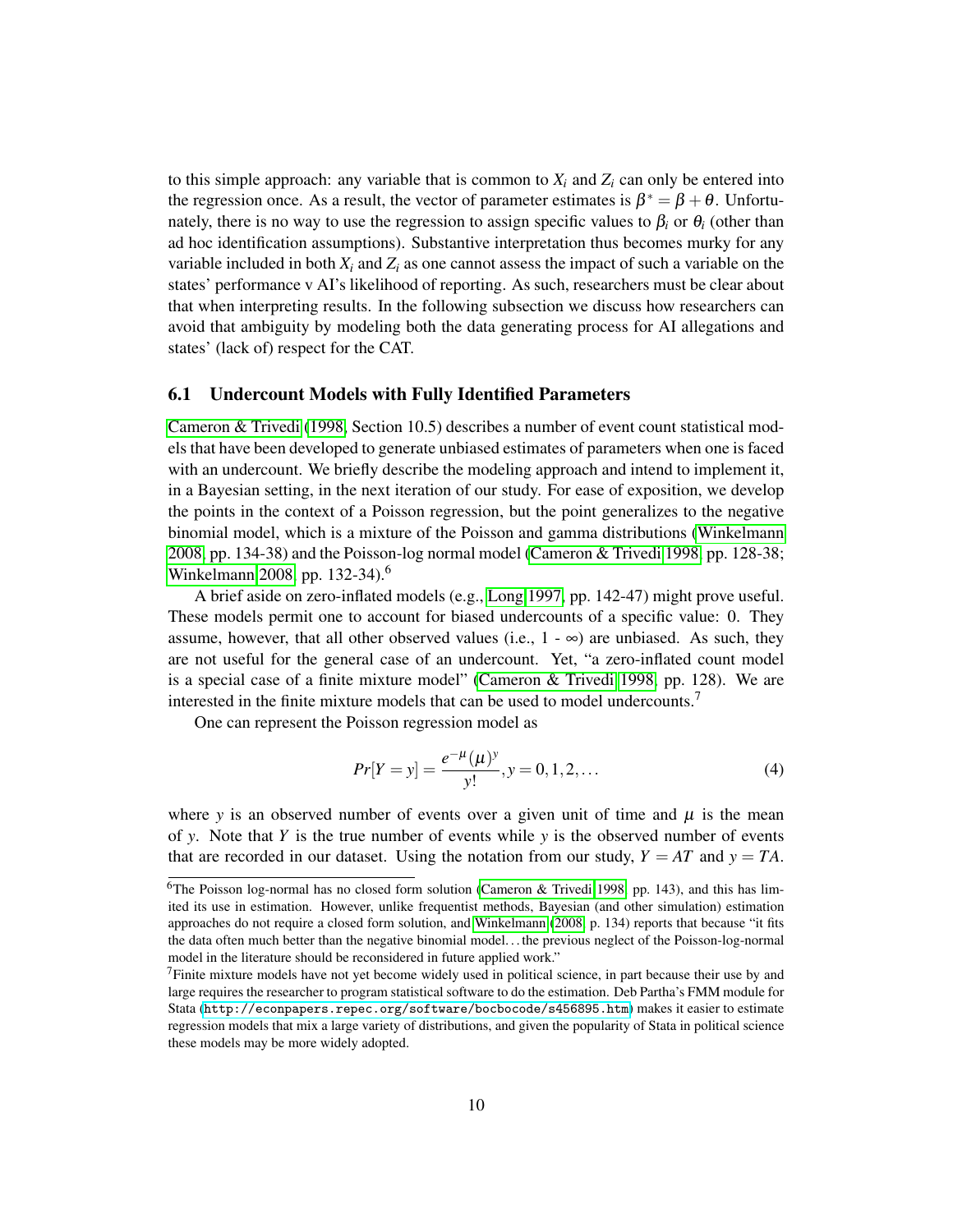Recall that homogeneous negative bias in a dependent variable shrinks the size of estimated parameters, but does not otherwise negatively impact estimates (e.g., [Achen 1986,](#page-15-13) chap. 4). Our problem is that we have heterogenous bias: we cannot reasonably assume that our undercount is either uniformly or normally distributed. We do not know what distribution it has, but we can be confident it is neither of those. Further, we have theory to help us make a case for what variables impact the extent to which events become allegations.

Cameron  $\&$  Trivedi [\(1998,](#page-15-12) p. 313) explain that "the basic idea [is] that modeling the recording process may result in improved inference about parameters of interest." To begin Cameron and Trivedi introduce a new parameter,  $\pi$ , which represents the probability that an event which occurs is observed and recorded.<sup>8</sup>

<span id="page-10-0"></span>
$$
Pr[Y = y] = \frac{e^{-\mu\pi}(\mu\pi)^y}{y!}, y = 0, 1, 2, ...
$$
\n(5)

When  $\pi = 1$  equation [5](#page-10-0) reduces to equation [4,](#page-9-0) and  $y = Y$ . Our problem is that we are certain that  $y < Y$ , which is to say:  $\pi < 1$ . If we were able to argue that  $\pi$  was either uniformly distributed (i.e., every event in all country-years had the same probability of being observed and recorded) or normally distributed around 0.5 (i.e., every event in all country-years had, on average, a 50% chance of being observed and recorded, and was equally likely to have chance greater than or less than  $50\%$ ), then we would be in the well known situation where we would be generating downward biased estimates by assuming that  $\pi = 1$  and estimating a regression based on equation [4.](#page-9-0)

In our study we cannot reasonably assume  $\pi$  is homogeneous across countries: INGOs like AI are not equally likely to observe and publish all violations of the CAT that occur in the sundry government detention centers throughout the world. That is, we cannot reasonably assume that the value of  $\pi$  for an event in Argentina in year t is equal (on average) to the value of  $\pi$  for an event in Norway in year *t*, which is also equal (on average) to the value of  $\pi$  for an event in North Korea in year  $t$ , and so on. We do, however, have theory about how INGOs like AI produce allegations that permit us to identify covariates that will impact the value of  $\pi$  (e.g., [Hill et al. 2013\)](#page-16-10). That is the key insight: we are able to introduce a parameter that impacts the chance that AI produces an allegation, and then estimate its value as a function of covariates. Doing so will allow us to disentangle the effect of covariates on both torture violations and their allegations.<sup>9</sup> Further, we need not assume one single value for  $\pi$ , but can instead estimate country-specific values of  $\pi$ , much as one does in fixed and random effects models.

We leave to [Cameron & Trivedi](#page-15-12) [\(1998,](#page-15-12) section 10.5) the details on the generalization of these models to the negative binomial case, as well as discussion of whether errors across the equations are correlated (we will need to assume that they are).<sup>10</sup> We plan to estimate

<sup>&</sup>lt;sup>8</sup>[Cameron & Trivedi](#page-15-12) [\(1998,](#page-15-12) pp. 313) refer to models that introduce  $\pi$  as binomial thinning process models (these were initially introduced in a time-series context; see pp. 234-36).

<sup>9</sup>Although we assume that institutions like elections only affect torture *violations* above, these econometric models will allow us to determine whether or not that is the case.

 $10$ We also plan to account for correlated errors across stealth, scarring, and unstated torture types.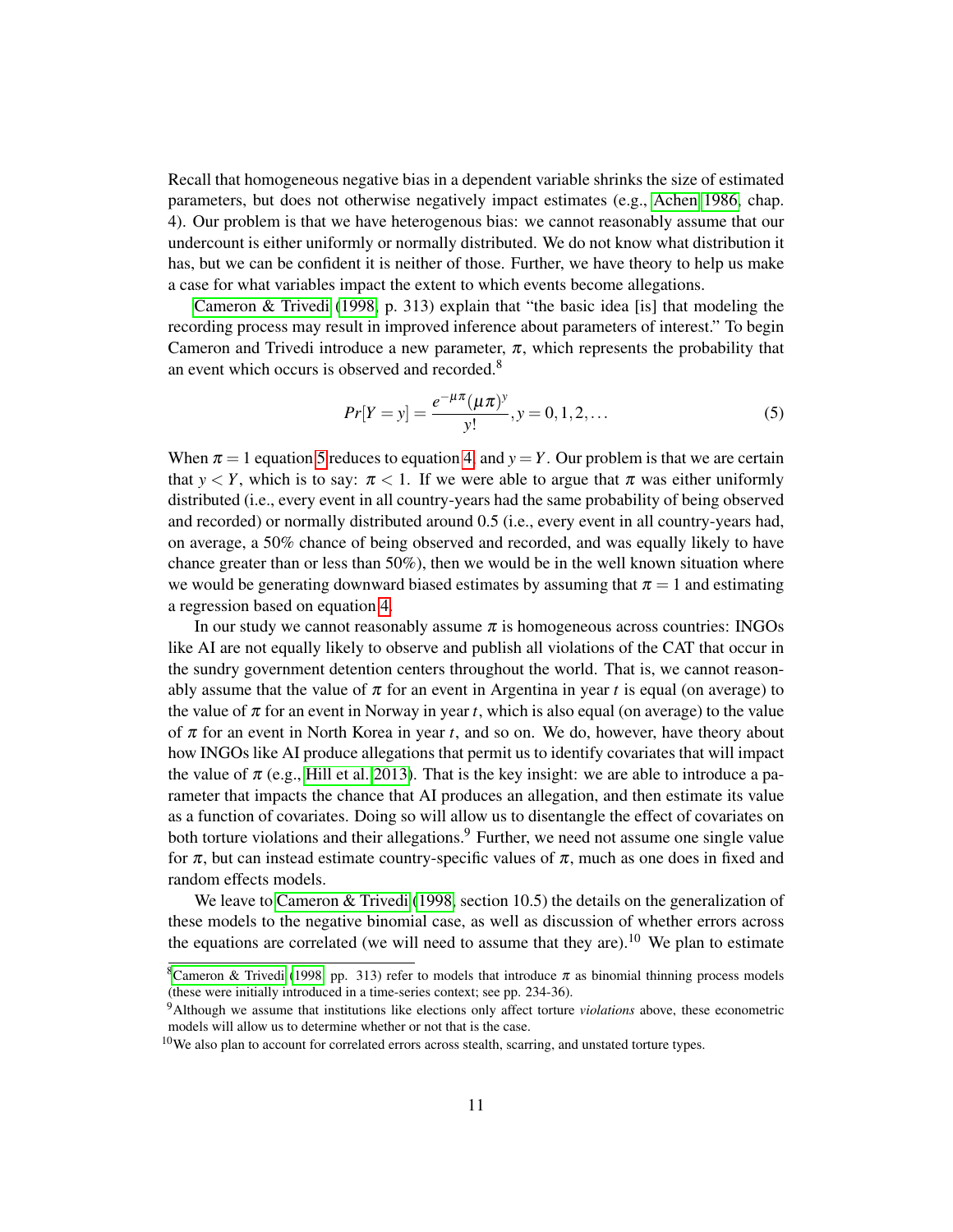these models for the next version of our study.

# 7 Additional Figures

The figures below provide additional descriptive information about the ITT SA data.



Figure 3: Number of AI Allegations by Region, 1995-2005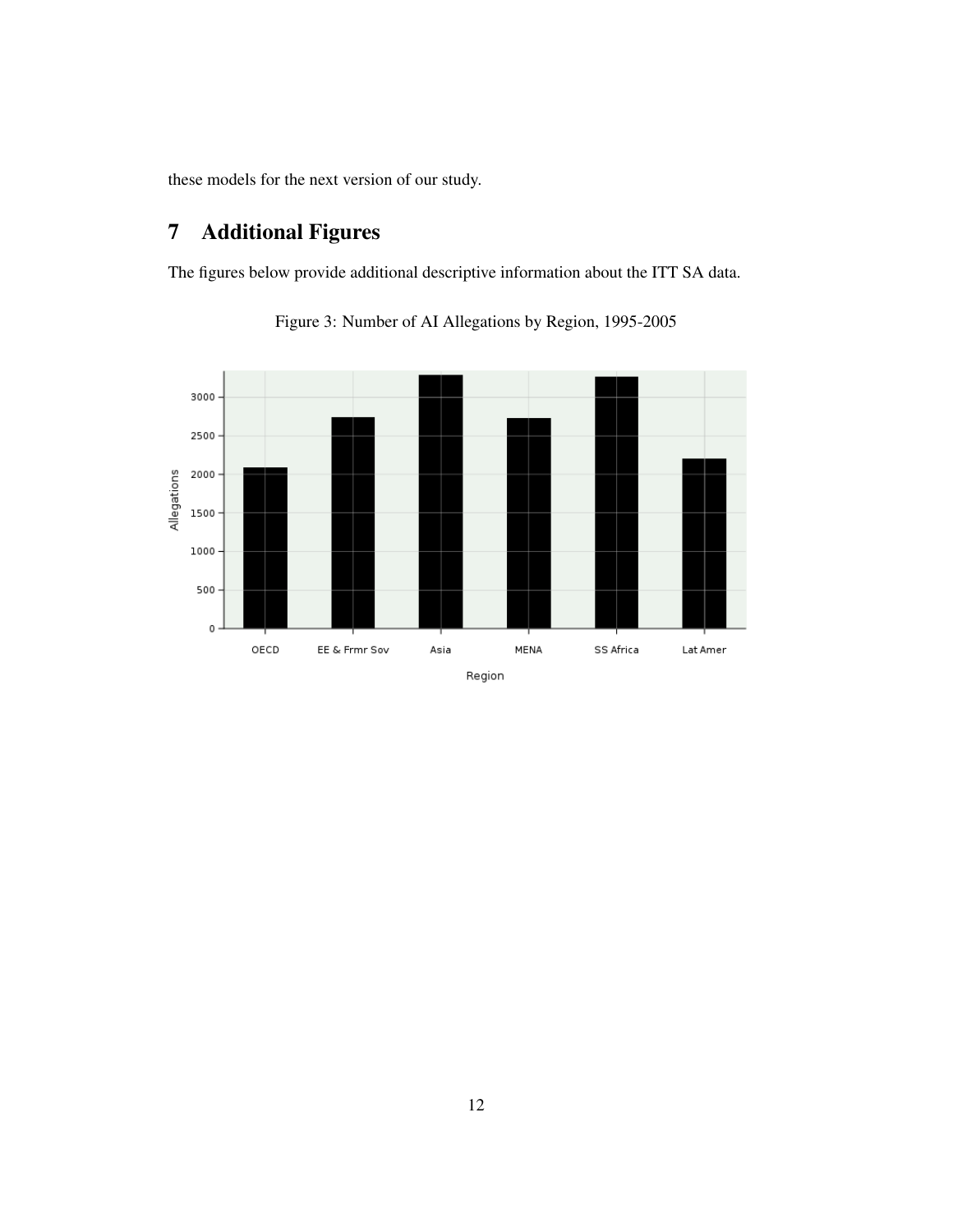

Figure 4: Number of AI Allegations by Torture Type, 1995-2005

NOTES: Torture types are not mutually exclusive. Any Torture includes allegations of at least one torture type.



Figure 5: Number of AI Allegations by Government Agency of Control, 1995-2005

NOTES: Agencies of Control are not mutually exclusive.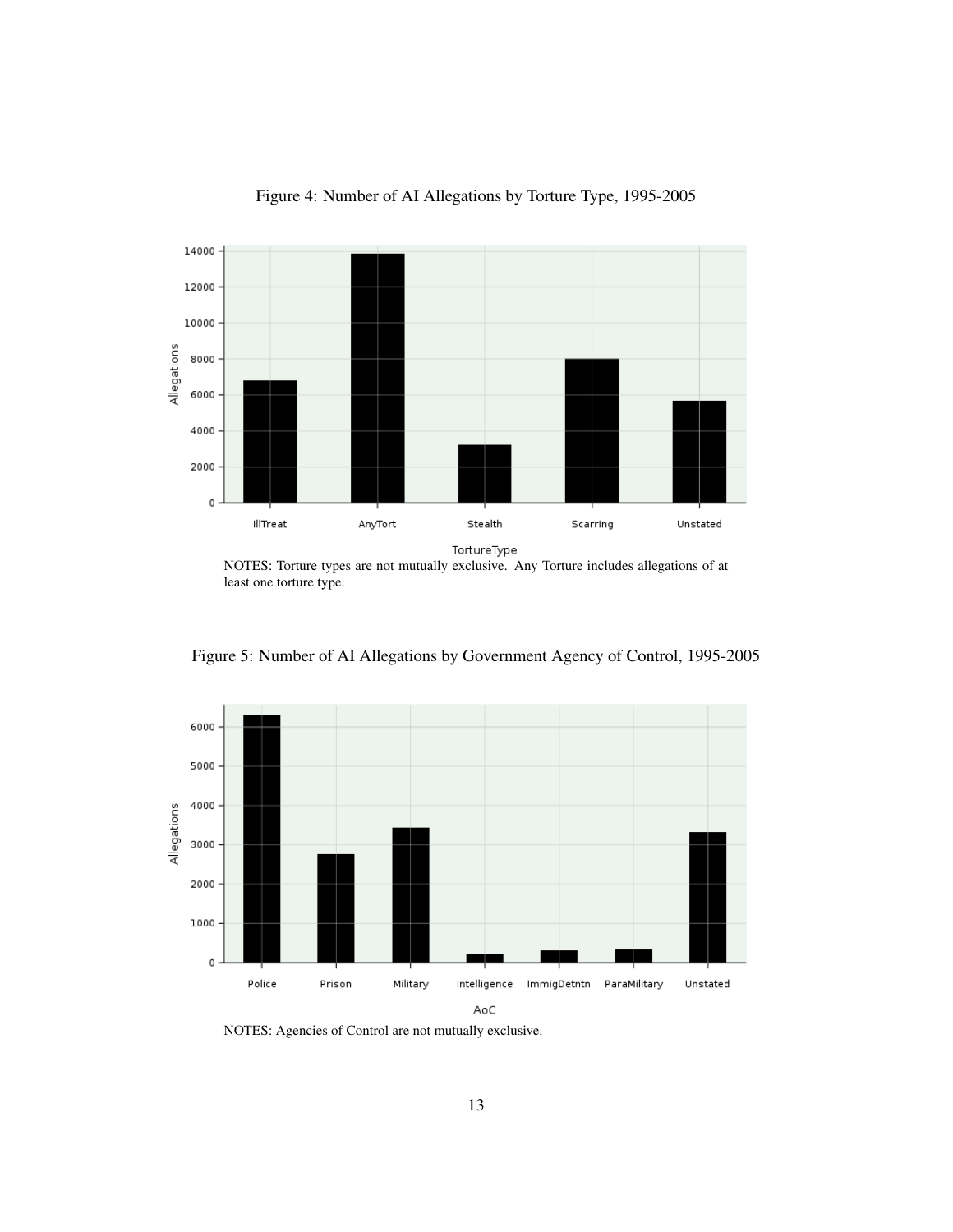

Figure 6: Number of AI Allegations by Region and Agency of Control, 1995-2005

Agency of Control.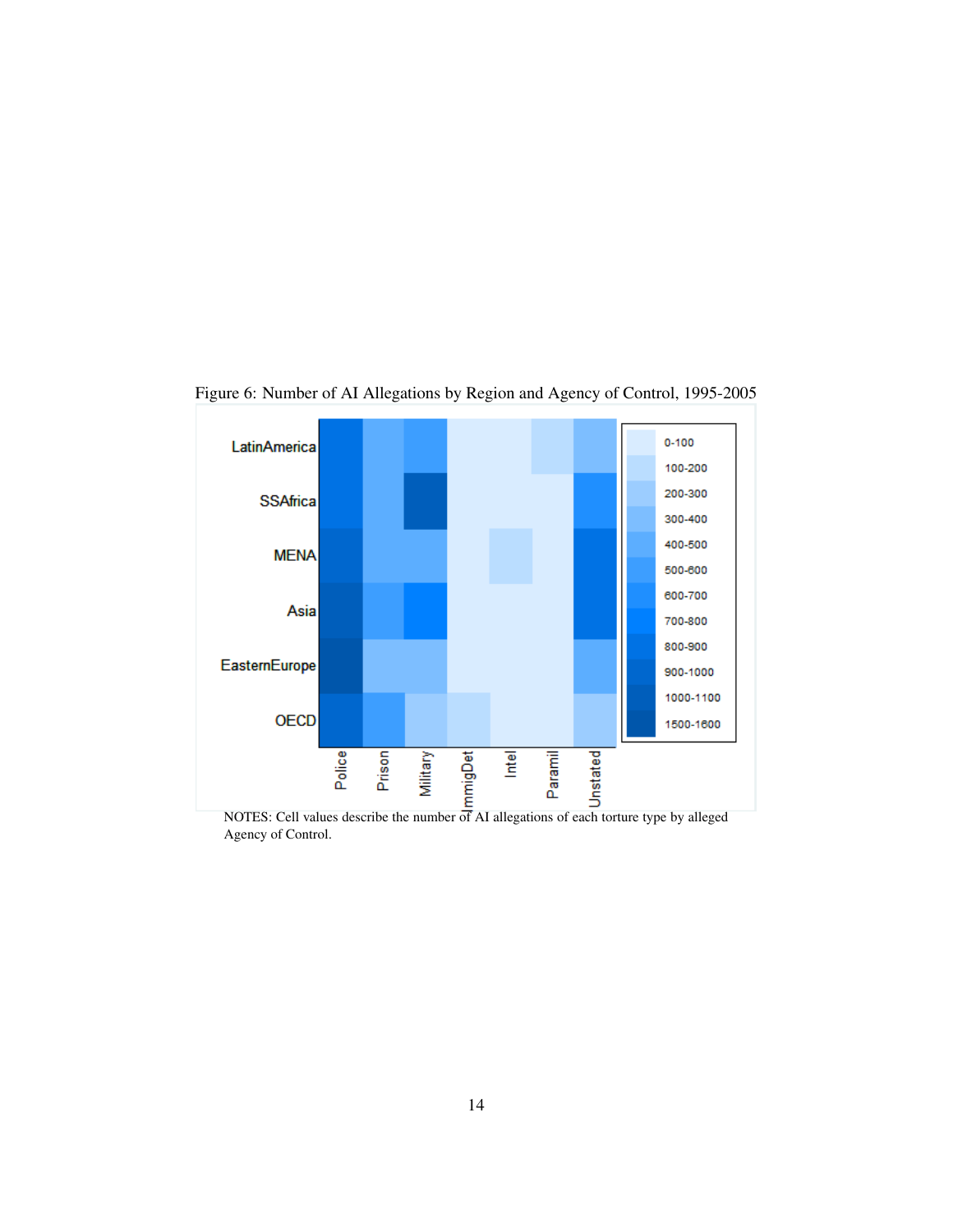

Figure 7: Number of AI Allegations by Victim Type, 1995-2005

NOTES: The types are not mutually exclusive: a given (group of) detainee(s) may belong to more than one type of group.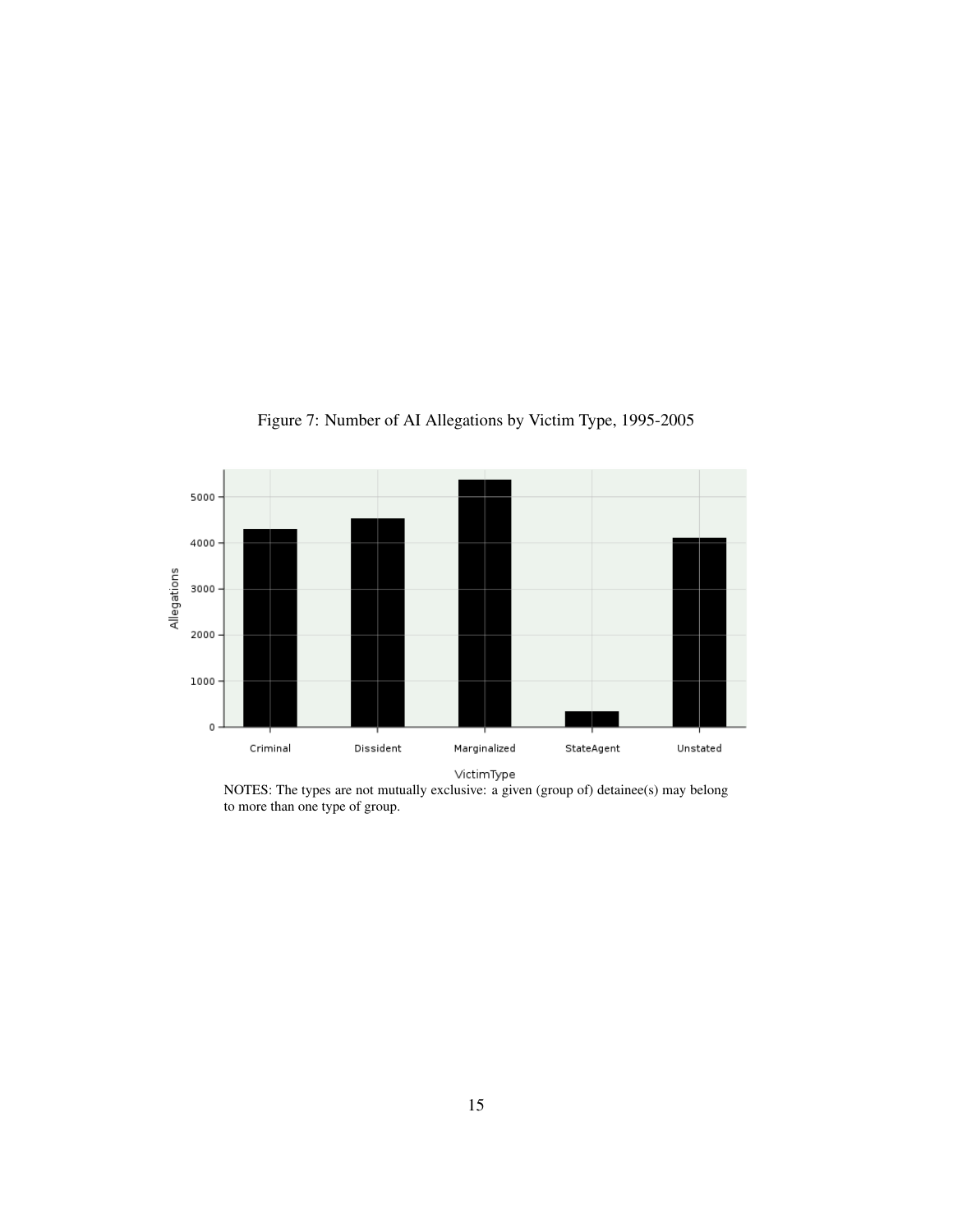## References

- <span id="page-15-13"></span>Achen, Christopher H (1986) *The Statistical Analysis of Quasi-experiments*. Berkeley University of California Press.
- <span id="page-15-11"></span>Berkovitch, Nitza & Neve Gordon (2008) The political economy of transnational regimes: The case of human rights. *International Studies Quarterly* 52(4): 881–904.
- <span id="page-15-6"></span>Bollen, Kenneth A (1986) Political rights and political liberties in nations: An evaluation of human rights measures, 1950 to 1984. *Human Rights Quarterly* 8(4): 567–591.
- <span id="page-15-12"></span>Cameron, A. C & Pravin K Trivedi (1998) *Regression Analysis of Count Data*. New York Cambridge University Press.
- <span id="page-15-7"></span>Cingranelli, David L & David L Richards (2001) Measuring the impact of human rights organizations. In: C.W. Welch (ed.) *NGOs and Human Rights: Promise and Performance*. Philadelphia University of Pennsylvania Press , 225–237.
- <span id="page-15-3"></span>Cingranelli, David L & David L Richards (2010). The Cingranelli-Richards (CIRI) Human Rights Dataset. http://www.humanrightsdata.org.
- <span id="page-15-4"></span>Clark, Ann M (2001) *Diplomacy of Conscience: Amnesty International and Changing Human Rights Norms*. Princeton Princeton University Press.
- <span id="page-15-5"></span>Cmiel, Kenneth (1999) The emergence of human rights politics in the united states. *The Journal of American History* 86(3): 1231–1250.
- <span id="page-15-1"></span>Conrad, Courtenay R; Jillienne Haglund & Will H Moore (2013a) Disaggregating torture allegations: Introducing the ill-treatment and torture (itt) country-year data. *International Studies Perspectives* 14(13): 199 – 220.
- <span id="page-15-8"></span>Conrad, Courtenay R; Jillienne Haglund & Will H Moore (2013b). The Ill-Treatment  $\&$ Torture (ITT) Data Project Intercoder Reliability Analysis. Merced and Tallahassee: Ill Treatment and Torture Data Project.
- <span id="page-15-0"></span>Conrad, Courtenay R & Will H Moore (2010a). The Ill-Treatment & Torture (ITT) Data Project Coding Rules & Norms. Merced and Tallahassee: Ill Treatment and Torture Data Project.
- <span id="page-15-10"></span>Conrad, Courtenay R & Will H Moore (2010b) What stops the torture? *American Journal of Political Science* 54(2): 459 – 476.
- <span id="page-15-2"></span>Conrad, Courtenay R & Will H Moore (2011). The Ill-Treatment & Torture (ITT) Data Project Specific Allegations Data User's Guide. Merced and Tallahassee: Ill Treatment and Torture Data Project.
- <span id="page-15-9"></span>Fleiss, Joseph L (1971) Measuring nominal scale agreement among many raters. *Psychological Bulletin* 76(5): 378–382.